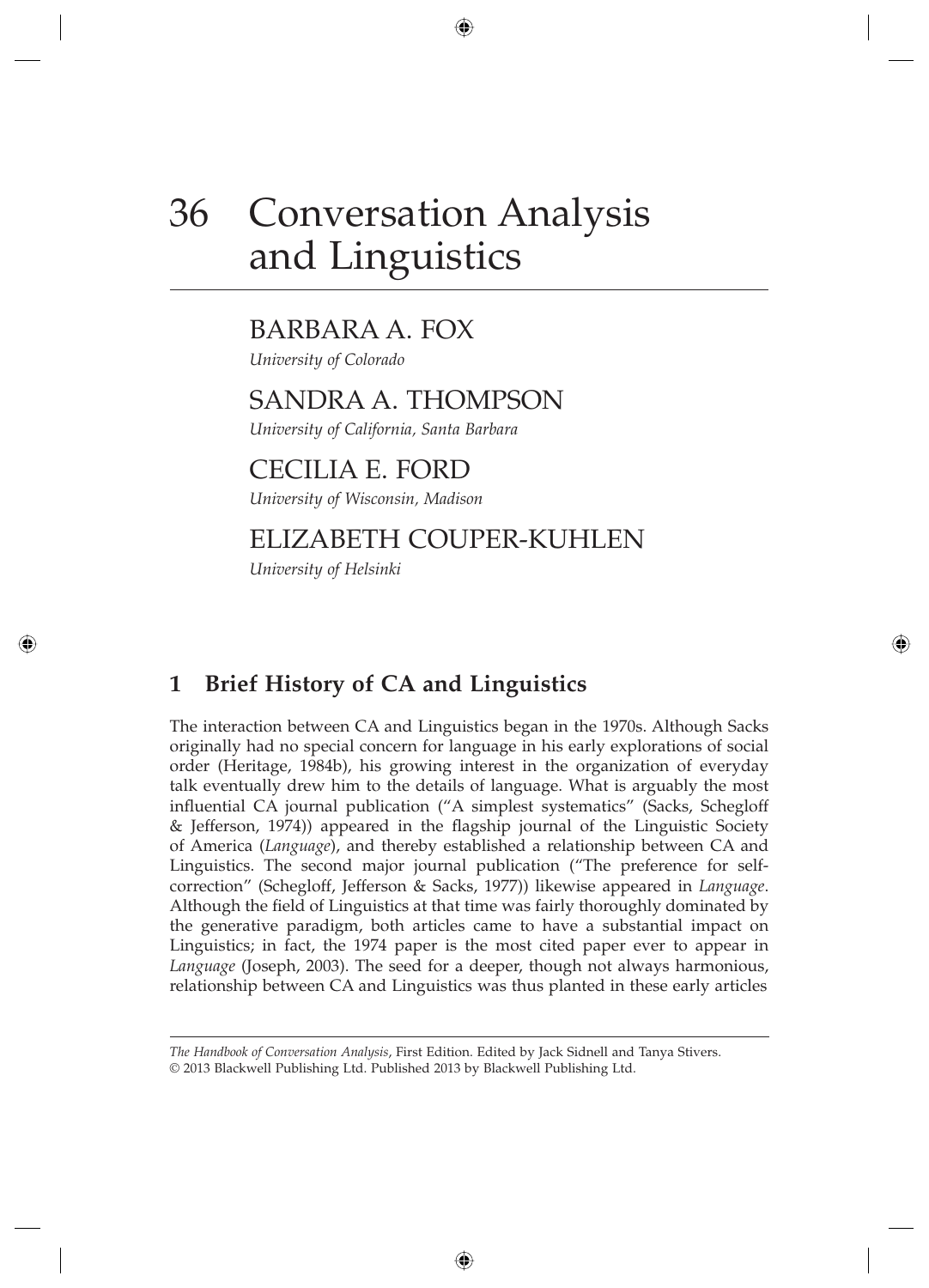The appearance of those articles in *Language* was not accidental. A close reading of Sacks, Schegloff and Jefferson (1974: 703, fn. 12) in fact reveals an explicit invitation to linguists to participate in an interdisciplinary effort to understand the grammatical make-up and projectability of turn units. Later work in CA, for example Schegloff (1979b) on the syntax of repair, further pursues the connection with linguists. Schegloff (1996d: 2) in particular was, and remains, a clarion call to linguists to consider the multitude of ways in which they might rewardingly approach the study of linguistic structure in terms of routine conversational practices:

One reason [to explore grammar together with the organization of the turn-at-talk] is that, in conversation and many other forms of talk-in-interaction, turns-at-talk are the key proximate organizational niche into which bursts of language are introduced, and to which they may be expected to be adapted. And grammar is one of the key types of organization shaping these bursts.

 And at least some linguists did take up the invitation. Yet apart from pioneering work by a few Linguistic Anthropologists (e.g. Duranti & Ochs, 1979 , on left-dislocation; C. Goodwin, 1979, 1981, on conversational organization and the 'sentence'), $^1$  it was not until the mid-1980s and early 1990s that discourse-functional linguists started to pursue the interactional role of grammar (Auer, 1984; Houtkoop & Mazeland, 1985 ; Fox, 1987 ; Ford, 1993 ). Opened to the possibility of conversational and interactional functions of language by the groundbreaking work of scholars in discourse-functional syntax (Givón, 1979; Chafe, 1980; Du Bois, 1980; Hopper & Thompson, 1980, 1984), at least some of this early work on grammar and interaction saw itself as growing out of the larger discourse-functional syntax paradigm and expanding that paradigm. For example, Ford (1993: 1) describes her use of CA to study adverbial clauses in this way: " At a general level, this research is part of a larger program of interest in observing grammar in its ' natural habitat': connected, contextualized discourse."

In the 1990s, the term *grammar and interaction* began to be used (e.g. Couper-Kuhlen, 1992, on the prosody of repair, 1993, on speech rhythm; Ford, 1993 on adverbial clauses and recipiency), to capture the growing body of research manifesting a blurring of the boundaries between the study of conversational patterns and of linguistic regularities, and in 1996 three influential collections appeared of articles studying morphosyntax and prosody in conversation (Couper-Kuhlen & Selting, 1996b; Fox, 1996; and Ochs, Schegloff & Thompson, 1996).

 In the early 2000s, a new term, *Interactional Linguistics (IL)* , was introduced to capture the growing community of linguists studying sound as well as grammar from a distinctly interactional approach. In the edited volume that introduced the term, Couper-Kuhlen and Selting (2001: 3) characterized this new community as follows:

Interactional Linguistics thus takes an interdisciplinary and a cross-linguistic perspective on language. Its goal is a better understanding of how languages are shaped by interaction and how interactional practices are molded through specific languages.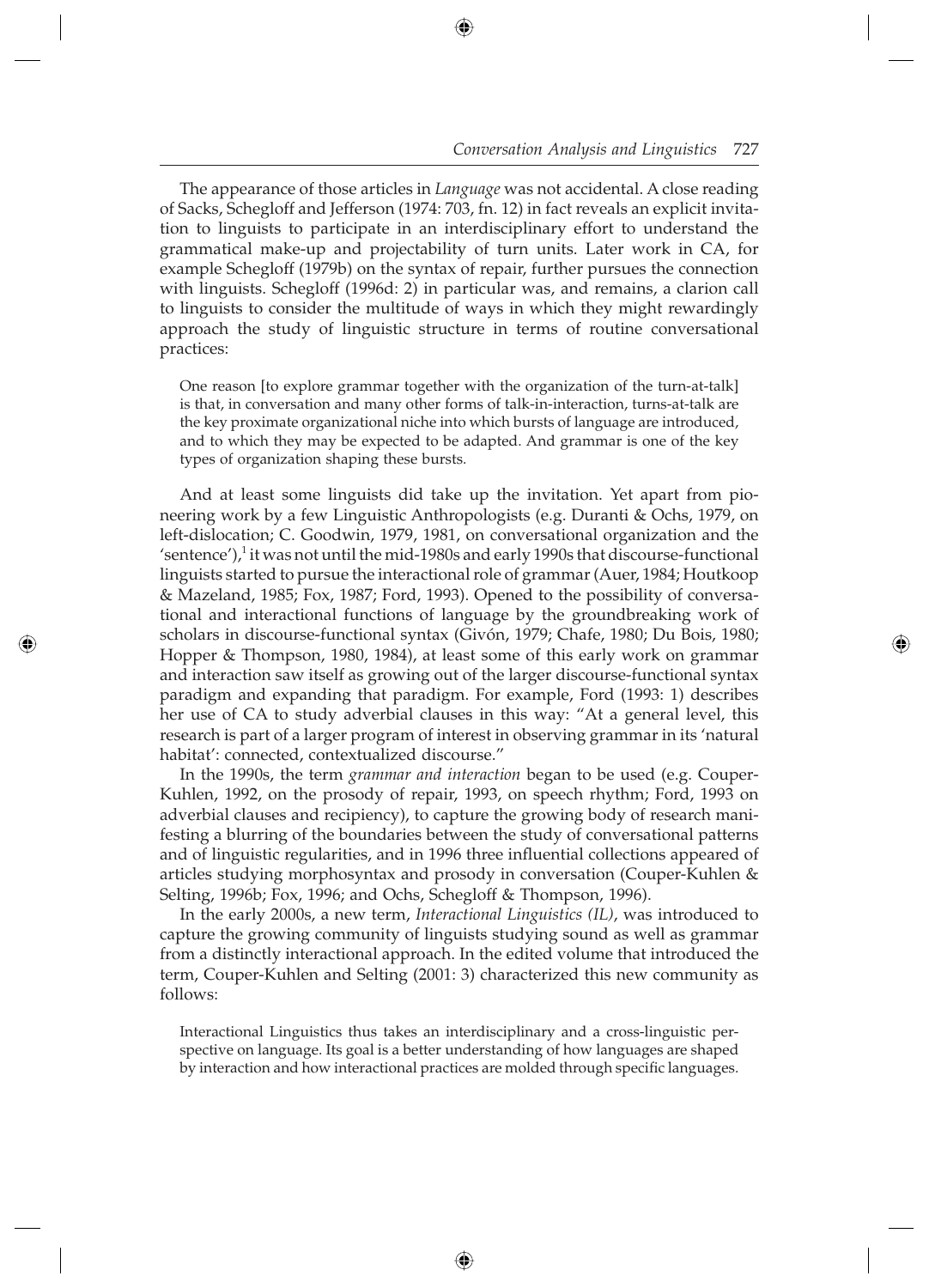It treats speech as an ongoing or emergent product in a social semiotic event and language as providing one set of resources for the accomplishment of goals or tasks within this event.

 Both this term and this community are now accepted in the larger world of scholars focused on human interaction, with a number of conferences, and monographs, collections and articles appearing in a range of venues.

Couper-Kuhlen and Selting trace the origins of IL to three primary sources: discourse-functional syntax, CA, and anthropological linguistic work on contextualized language use (Gumperz, 1982; Schieffelin & Ochs, 1986; Hanks, 1990). Because CA is just one source of influence on the IL community, IL practitioners may on occasion have goals and methods that diverge from the more sociologically oriented CA literature. In particular, an interest in how language shapes interactional practices continues to inform much IL work in a way that reveals a primary interest in language and linguistic form.

 Although there can be differences between CA and IL, there are also many areas of overlap, and in some instances it is not possible to tell — except perhaps by looking at the disciplinary affiliation of the author—whether a particular study is being treated as CA or IL. However, as Ford (2010: 213) suggests:

 IL can be distinguished from CA . . . in that research associated with IL is heavily informed by (some would say biased by) linguistic research and terminologies. IL researchers are committed to critiquing and expanding our understanding of language 'structure' within Linguistics by treating interactional functions and patterns as foundational. IL scholars attend to relationships between social interaction and recurrent linguistic forms. Over the past decade, IL has . . . also contributed substantially to a developing line of findings regarding the interrelationships between language typology and the structuring of social interaction across languages and communities.

With this passage we thus reaffirm that linguists working on talk-ininteraction, with their particular training, experience and inclinations, have much to contribute to both CA and to Linguistics. Linguists working on conversation bring both expertise in languages spoken around the world and a commitment to taking both a cognitive and social perspective on linguistic forms as shaped by language use.

 It is important to remember that neither IL nor CA is monolithic. Recently both disciplines have broadened their foci. CA research can now be said to be interdisciplinary, having multiple interactional domains and using multiple methods (e.g. Browning & Duranti, 2005, on the role of theory and models in the study of interaction and language; Clayman & Heritage, 2002a , on the news interview; Drew & Heritage, 1992b, on talk at work; Enfield & Stivers, 2007, on reference; and Stivers, Enfield  $\&$  Levinson, 2010, on responses to questions). At the same time, CA is being used as an analytical tool in a range of language-related areas (e.g. CA in medicine (Heritage & Maynard, 2006a; Robinson, 2006c), conversation analysisfor-second-language-acquisition (CA-for-SLA (e.g. Markee, 2000)), and 'discursive psychology'); and researchers may self-identify with varying degrees of closeness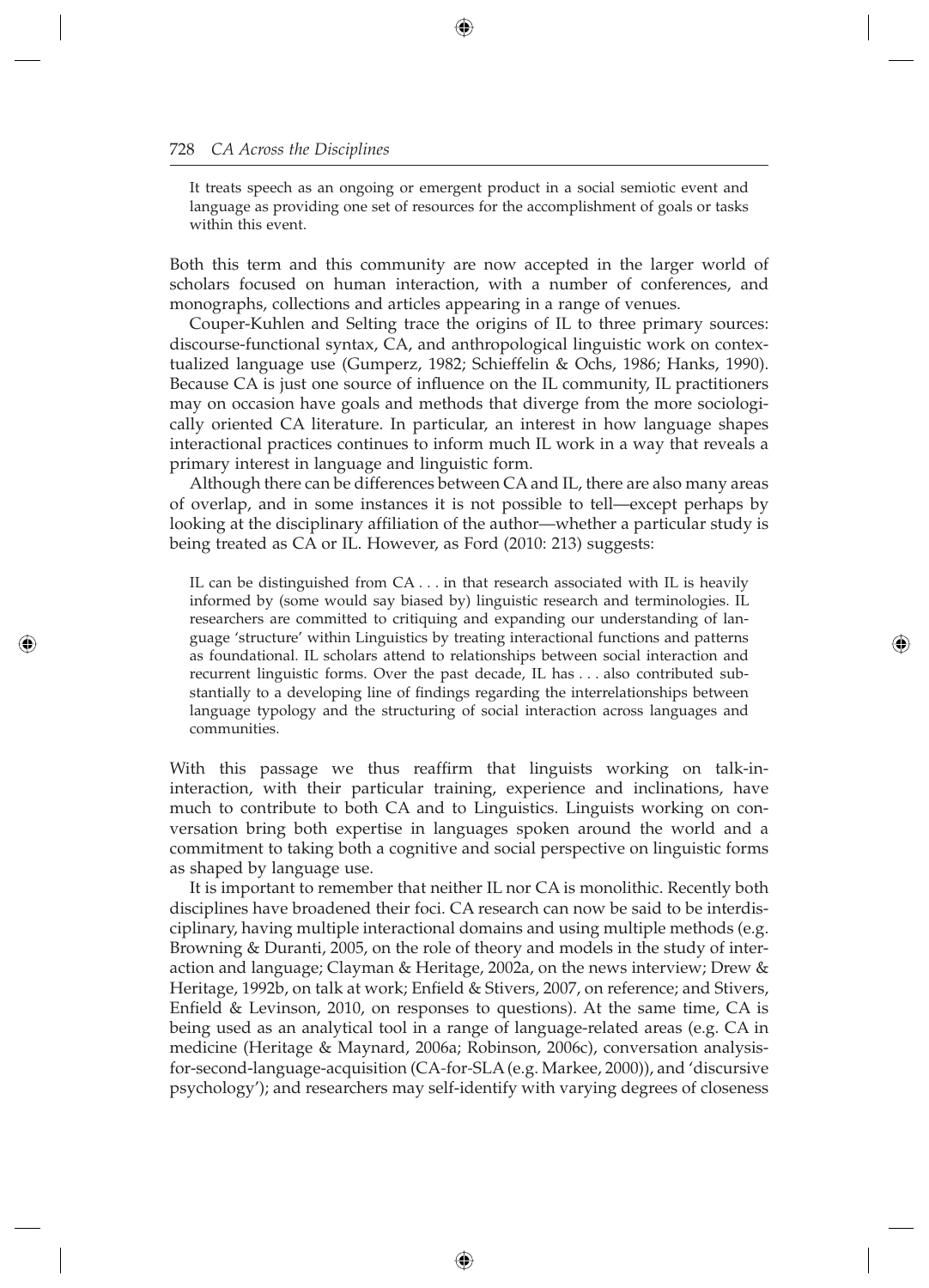to one discipline or the other. Lerner (1995) and ten Have (2007) have used the term *applied CA* to capture some of this work.

 The diversity within IL is no less great. Some work, such as Fox, et al. (frth.) on the syntax of self-repair, makes use of CA concepts but uses more traditional linguistic methods; such work could be thought of as CA - inspired Linguistics. On the other extreme, some work by practitioners of IL is essentially indistinguishable from work by CA sociologists and anthropologists. Some of the research addresses themes typically favored by those in " Applied Linguistics " (such as second language acquisition), while other studies focus on topics typically not thought of as part of Linguistics at all (such as Ford & Fox, 2010, on laughter).

 With all of this research on language from a CA perspective, how have our understandings of language and linguistic practices been informed?

### **2 CA Informing Linguistics**

As is true in its contact with other fields, CA has brought to Linguistics fresh perspectives on data, methods, concepts and theoretical understandings. In addition, CA has informed issues particular to Linguistics, especially issues related to form and function.

 CA has given Linguistics an enriched view of data and transcription, bringing attention not just to everyday conversation but to the minute details of its moment by - moment unfolding. Bringing awareness to everyday talk as the " primordial site of sociality" (Schegloff, 1995a) and of language use, CA has deepened the appreciation for the home of many linguistic practices in everyday talk, and of talk-in-interaction as a dynamic and temporally unfolding event, in contrast to the static approaches typical in earlier approaches to language. As we will see below, this shift to a temporally dynamic view has prompted a shift in thinking about linguistic form as static to a view of linguistic patterns as *practices* fitted to particular sequential environments.

The methods of CA that have found a way into Linguistics include single-case analysis and analysis based on collections. While discourse - oriented linguists may have been familiar with the practice of collecting instances of a particular linguistic phenomenon and generalizing over that collection, the CA approach to collections tends to focus on instances which share not only form but also action-type (although we will see below that this focus does not always hold). In addition, bringing a range of prior findings to bear on an analysis of a single instance is perhaps a new method for linguists, especially those grounded in a quantitative approach to form-function mappings. Nonetheless, CA methods and CA styles of argumentation are gaining in use in various linguistic endeavors. CA concepts such as projectability, turn-taking, sequence organization, self-repair, other - initiated repair, and so on, have become topics of inquiry in their own right.

 The ethnomethodological understandings underlying CA also now inform work in Linguistics. Grounding analyses in participants' displayed orientations, seeing patterning as arising from normative orientations rather than rules,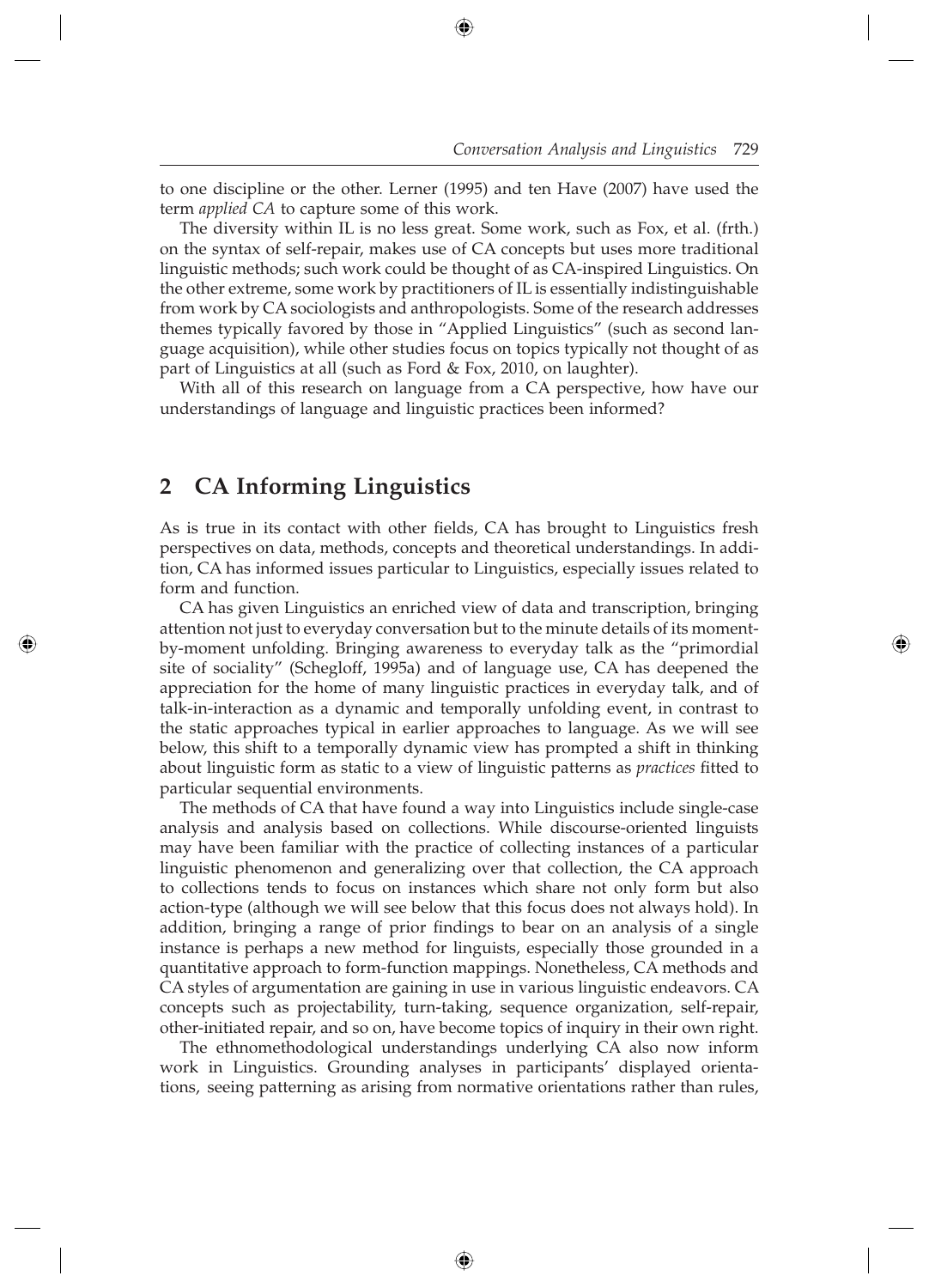understanding each mundane practice as an achievement produced by all parties, viewing all utterances as actions, and, as noted above, describing linguistic practices as situated in the dynamic moment-by-moment unfolding talk are now crucial parts of a growing body of research in Linguistics (e.g. Auer, 2005; Betz, 2008; Blythe, 2009; Bolden, 2006, 2008b, 2009b; Clift, 2001; Couper-Kuhlen, 2001, 2004b; Curl, 2005, 2006; Curl, Local & Walker, 2006; Fox, 2007; Golato, 2000, 2005 ; Hakulinen & Selting, 2005 ; Hayashi, 1999, 2001, 2003a, b, 2005a, b; Heinemann, 2008; Helasvuo, 2001a, b, 2003; Hopper & Thompson, 2008; Keevallik, 2003, 2010b; Kim, 1999a, b, 2001; Koshik, 2002a, 2003, 2005b; Laury, 1997; Lindström, 2006; Luke, 1990; Mazeland, 2007; Mazeland & Huiskes, 2001; Mori, 1999a, b, 2006; Morita, 2005, 2008; Ochs & Schieffelin, 1983a, b]; Oh, 2005, 2006; Selting, 1988, 1992, 1996a, 2000, 2001; Sidnell, 2006, 2007b, c; Sorjonen, 2001a, 2002; Steensig, 2001; Stivers, 2005a, 2008; Stivers & Sidnell, 2005; Streeck & Hartge, 1992; Streeck & Knapp, 1992; Takagi, 1999; Uhmann, 1996, 2001; Walker, 2004, 2007; Wu, 2004, 2005 ).

CA can readily be seen to have influenced long-established commitments that linguists have held dear in the traditional areas of linguistic 'structure'. Linguists have learned from CA research and drawn upon CA methods, insights and findings in their search to more deeply understand the nature of linguistic patterning. Particularly important have been CA research in turn-taking and turn design (Sacks, Schegloff & Jefferson, 1974), sequence organization (Schegloff, 2007b), action formation (Schegloff, 1995a), and epistemic authority and rights (Heritage & Raymond, 2005). Research in CA has resulted in linguists actively seeking to re - conceptualize traditionally understood linguistic categories and units in terms of interactional practices and action (e.g. Thompson & Couper-Kuhlen, 2005, on the 'clause'; Thompson, 2002, on 'complementation'; and Hayashi, 2001, on postpositions).

 CA has also had a major impact on Linguistics in calling attention to the importance of the organization of embodied and visible behavior in understanding linguistic practices (e.g. C. Goodwin, 1981, 1995a, 2000a; M. H. Goodwin & C. Goodwin, 1986, 1987; Murphy, 2005; Sacks & Schegloff, 2002[1971]; Schegloff, 1984a; Streeck & Hartge, 1992). The finding that interaction involves the juxtaposition of multiple semiotic systems (C. Goodwin, M. H. Goodwin & Olsher, 2002; Mondada, 2006a, 2007b ) has been recently brought to bear on linguistic studies of clause combining (Fox, 2001b), joint utterance production (Hayashi, 2003a), laughter (Ford & Fox, 2010) responses to *wh*-questions (Fox & Thompson, 2010), and reference (Eriksson, 2009).

 A major theoretical contribution of CA to Linguistics is the perspective that linguistic practices are sequentially-specific actions. That is, a single linguistic form or practice may not have a single function in interaction; rather, its action import may depend on the precise sequence type in which it is produced. This is a refinement of the understandings of the relationships between form and function from earlier discourse-functional work. This perspective has led linguists in IL to formulate sequence-specific uses for particular linguistic practices (e.g. Curl  $\&$ Drew, 2008; Ford, Fox & Hellerman, 2004; Couper-Kuhlen, 2001).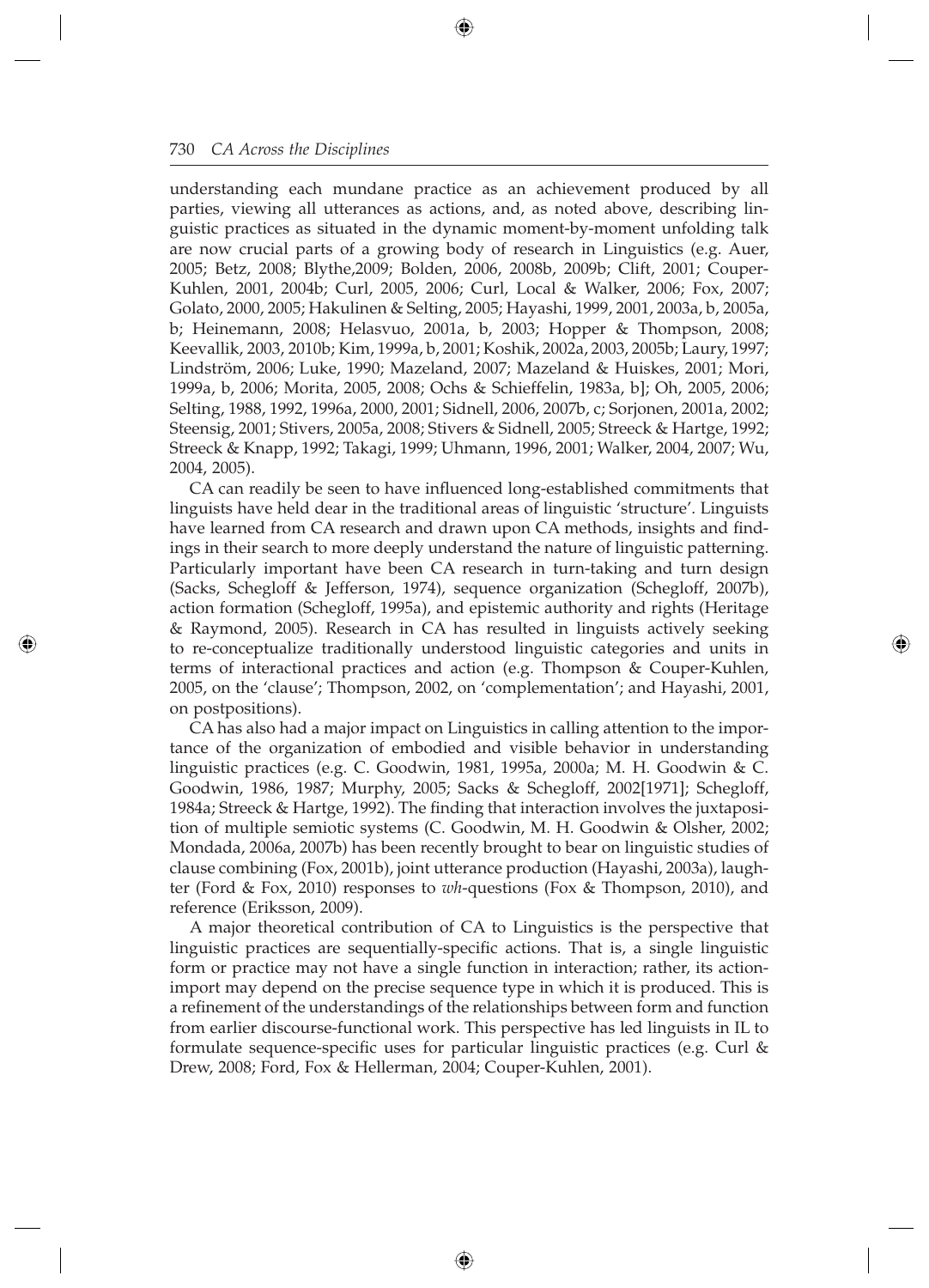CA has also brought very concrete findings to the Linguistics community. A variety of traditional morpho-syntactic issues have been fruitfully investigated from a CA standpoint, including anaphora (e.g. Fox, 1987, 1996 ), zero anaphora (Oh, 2005, 2006), clause combining (e.g. Ford, 1993; Hopper & Thompson, 2008), constructions such as 'extraposition' (e.g. Couper-Kuhlen & Thompson, 2008), transitivity (e.g. Thompson & Hopper, 2001), reference (e.g. Enfield & Stivers, 2007), word order (Hakulinen & Sorjonen, 2009), complementizers (Tanaka, 2001), constituency (Helasvuo, 2001a,b; Kim, 2001), adpositions (Hayashi, 2001), quotatives (Golato, 2000), demonstratives (Hayashi & Yoon, 2006), increments (Ford, Fox & Thompson, 2002; Horlacher & Stefani, 2007) and negation (e.g. Ford, 2001). Deppermann (2005) has explored how CA can shed light on lexical semantic issues. As we will see below, a range of phonetic-phonological issues has also benefited from an interactional, CA investigation. These include categories of turn-ending prosody (e.g. Local & Kelly, 1986; Local, Kelly & Wells, 1986; Local & Walker, 2004, 2005a, 2008; Local, Wells & Sebba, 1985; Szczepek Reed, 2004, 2006; Wells & Peppé, 1996; Wells & Macfarlane, 1998), cut-off (Jasperson, 1998, 2002), continuing versus restarting (Local, 1992 ), and high onsets and turn formulation (Couper-Kuhlen, 2001).

Looking toward another subdiscipline within Linguistics, CA has influenced the thinking of a number of linguistic anthropologists and sociocultural linguists. In his field-defining work, Duranti (1997a), for example, includes the study of sequence organization as a central aspect of linguistic anthropology. Browning and Duranti (2005) is an entire interdisciplinary issue of *Discourse Studies* devoted to the role of theory and models in the study of language, interaction and culture. Among the contributors, Levinson (2005) addresses the question of the relationship between the study of culture and the study of interaction as practiced in CA, by Schegloff in particular.

 Bucholtz and Hall (2008) position CA within a coalition of approaches that can contribute to a new sociocultural (or "anthropolitical") Linguistics, one that takes seriously the participants' displayed understandings of the interaction and that investigates the detailed organization of talk while maintaining a commitment to ethnographic grounding, the content of discourse, social theory and critical engagement.

#### **3 Contributions of Linguistics to CA**

 Among humans, language plays a central role in the organization of interaction. This is true even for small children (Kidwell, 2005, 2009a) and those adults who have lost much of their linguistic abilities to brain damage (C. Goodwin, 1995a, 2003a ; C. Goodwin, M. H. Goodwin & Olsher, 2002 ). In this sense, then, interaction is thoroughly linguistic. Given this fact, it is appropriate to consider ways in which the field of Linguistics has made significant contributions to our understandings of talk-in-interaction.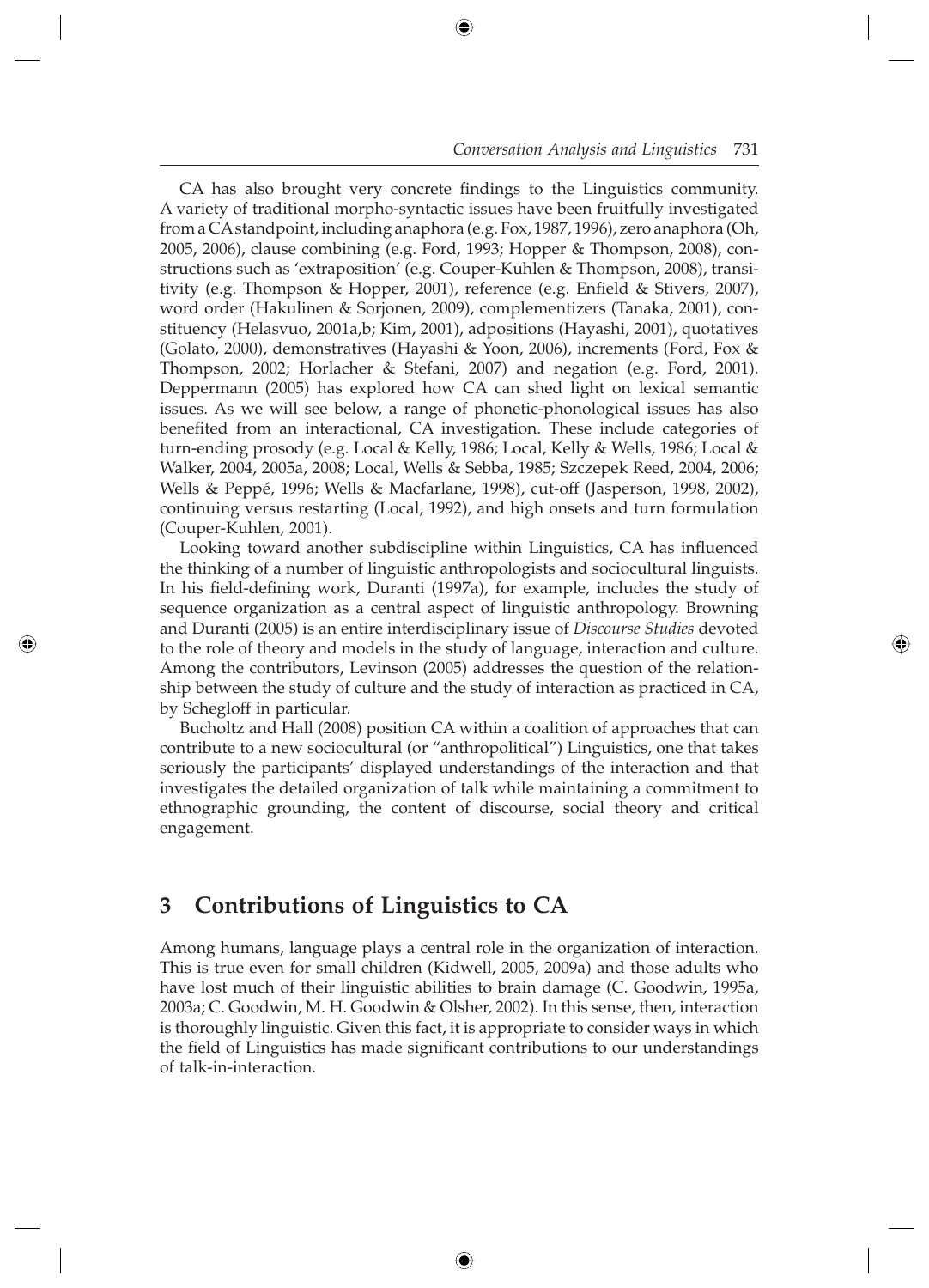As alluded to earlier, interactional linguists have brought an ethnomethodological critique to traditional *a priori* grammatical categories. Most notable, with respect to the sophistication of CA more generally, is the research that has been done on turn-constructional units. Sacks, Schegloff and Jefferson (1974) proposed grammar as a primary resource through which speakers and recipients project the up - coming possible completion of turns, such projection being essential to the precision timing in turn transfer. While the authors listed words, phrases, and sentences as constituting units of grammar (702), and while they also noted that intonation was certainly at play as well, they neither called for, nor engaged in, a critical investigation of traditional grammatical categories. This has been the work of linguists such as, for example, Ochs and Schieffelin (1983b) for left - dislocation, Fox (1987) for pronominals and anaphora, Ford (1993) for adverbial clauses (and see section 4 below). Furthermore, until Ford and Thompson (1996) tested the notion of grammatical projection on a small interactional corpus and proposed the inclusion of *pragmatic* or *action* projection, CA researchers commonly employed a rather loose notion of grammar to ground analyses of points of turn completion (e.g. Davidson, 1984 ). It is now commonplace for CA scholars to include not only reference to grammatical, but also to prosodic and action completion when addressing how ends of units are recognizable to participants in advance of actual turn completion. Schegloff (2007b: 4), for example, discusses TCUs (turn-constructional units) for English as "building blocks out of which turns are fashioned. " He explicitly lists component systems contributing to the recognizability of such units as grammar, phonetics, and "a recognizable action in context."

 Perhaps the most profound contribution of Interactional Linguistics to Conver sation Analysis, and to the study of talk-in-interaction more generally, is the crosslinguistic orientation of the field of Linguistics, which embraces the differences in the linguistic resources and practices through which participants in different speech communities construct interaction. Many of the practitioners of IL come from a typological or cross-linguistic background, and this awareness of linguistic differences has been brought into work on interaction in a growing number of languages. While all of the original CA work was conducted on English, $^2$  there is now published work on a growing range of languages and language families, including indigenous languages of several continents. This research on a variety of languages has refined our understanding of key CA concepts, and deepened our appreciation for the ways in which linguistic resources shape turns and sequences. For example, see Bolden, 2004; Egbert & Vöge, 2008; Enfield & Levinson, 2006; Hacohen & Schegloff, 2006; Hakulinen & Selting, 2005, and contributions therein; Hayashi, 2001; Keevallik, 2008; Kim, 2001; Lindström, 1999; Mazeland & Huiskes, 2001; Sidnell, 2005b, 2009b, and the contributions therein; Sorjonen, 2001a; Enfield & Stivers, 2007; Steensig, 2001; Svennevig, 2001; Tanaka, 1999; Uhmann, 2001; Wu, 2004.

 Although even a cursory review of this literature is outside the scope of the current chapter (but see also Heritage & Stivers, this volume, and other chapters on specific practices), a quick survey will serve to demonstrate the point. The original work on turn-taking suggested an orientation to turn projection from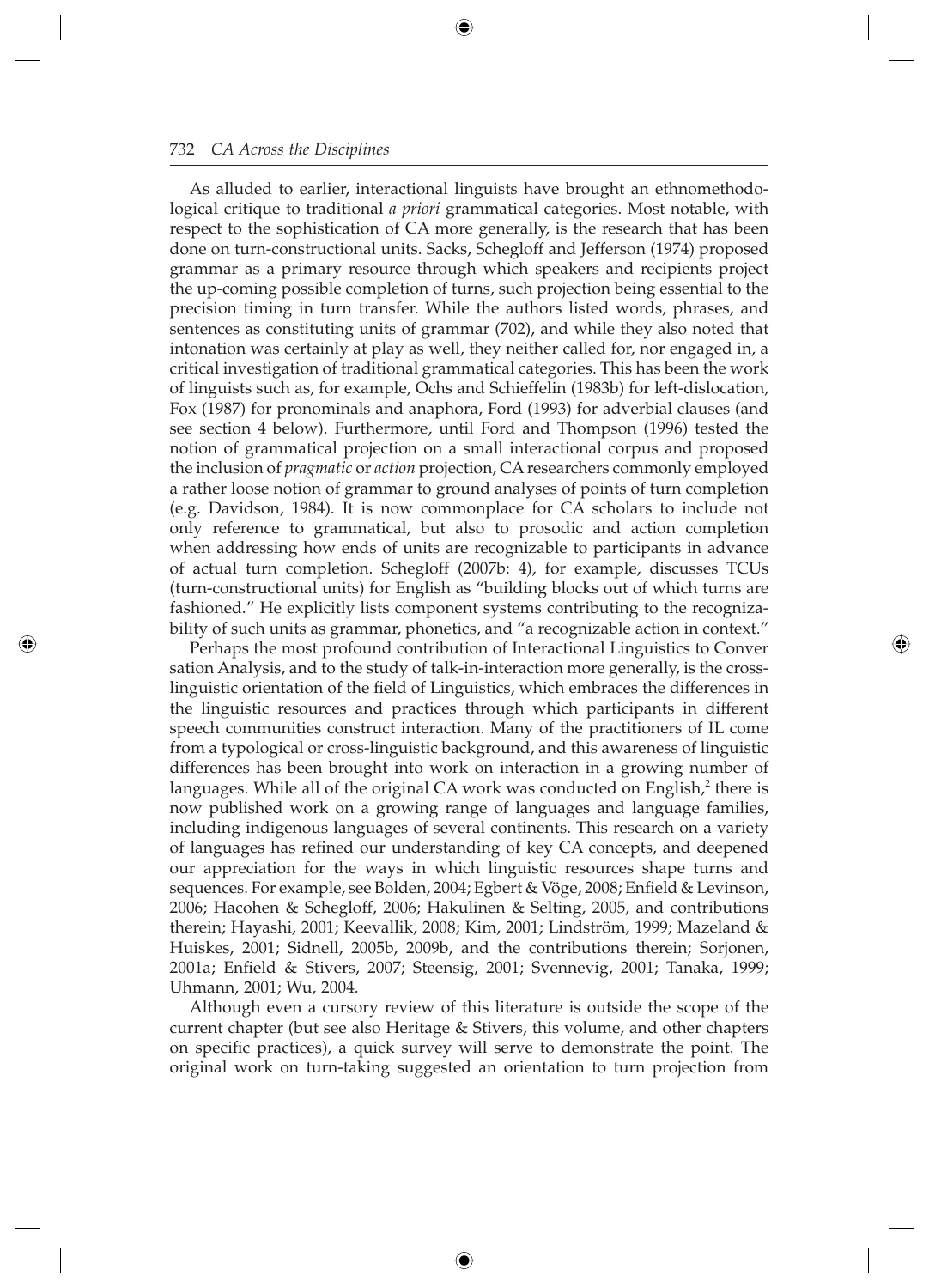the very beginning of the turn. More recent work on Japanese (Hayashi, 1994; Tanaka, 2000b) proposes that speakers of Japanese, in part because of quite variable turn-initial syntax, are able to deploy "delayed projectability" (Tanaka, 1999) or a "wait and see" strategy (Fox, Hayashi & Jasperson, 1996).

With regard to sequences, cross-linguistic research has found that linguistic resources shape responsive actions. As noted in Heritage (this volume) preference organization exerts a pressure on the design of responsive actions. Orthogonal to this pattern of preference is an interrelated pattern of preference referred to as type-conformity, which can be found in responses to polar interrogatives. Responses to polar interrogatives in English display either one of the response particles *yes/no* , or no such response particle at all. The former are referred to as *type - conforming,* and the latter as *nonconforming* . Nonconforming responses tend to resist the formulation of the question, while type-conforming responses accept the formulation of the question (Raymond, 2003). However, in some languages the pattern is different; for example, in Finnish type - conforming responses to polar interrogatives often take the form of a repetition of the finite verb from the initiating action, a response-form not found in English (Sorjonen, 2001a). The morpho-syntactic characteristics of a language are also reflected in other types of responsive actions. For example, in Finnish the possibility of forming a sentence without a subject and the relative range of word-order patterns is made use of by the speakers for modifying their stance when responding to assessments by the prior speaker (Hakulinen & Sorjonen, 2009; Sorjonen & Hakulinen, 2009).

While research on languages other than English has refined our understanding of key concepts like turn projection and response design, it has also provided evidence for the belief which is core to much of CA work that the basic 'mechanisms ' of interaction are shared by all people regardless of ' culture ' or language. For example, all work to date has found evidence for adjacency pairs as a source of normative orientation, and all languages/cultures so far explored exhibit turn taking and repair. Thus the basic organizations revealed by early work in CA are seen to be universal organizations, although the details of their workings appear to be shaped by the linguistic resources of the language (cf. Schegloff, 2006a; Sidnell, 2007c, 2009b).

 A second important contribution of Interactional Linguistics to CA and the study of interaction is a detailed exploration of the role of phonetics in interaction. While early work in CA sometimes pointed to prosody as important (cf. Sacks, Schegloff & Jefferson, 1974), and sound production was the topic of studies such as Jefferson (1974) , the skills required for careful phonetic analysis have more recently been brought to bear by linguists (phoneticians and prosodists) focused on interaction.

Work by Local, Kelly, Couper-Kuhlen, Selting, Walker, Auer, Ogden, Reber and others has tremendously deepened our awareness of the level of detail that participants orient to in the sound production in spoken languages. For example, Local and Kelly (1986) have shown that English speakers orient to glottal holds as projecting more to come, while silences lacking glottal holds are heard as not projecting turn continuation. Ogden (2004) has found that speakers of Finnish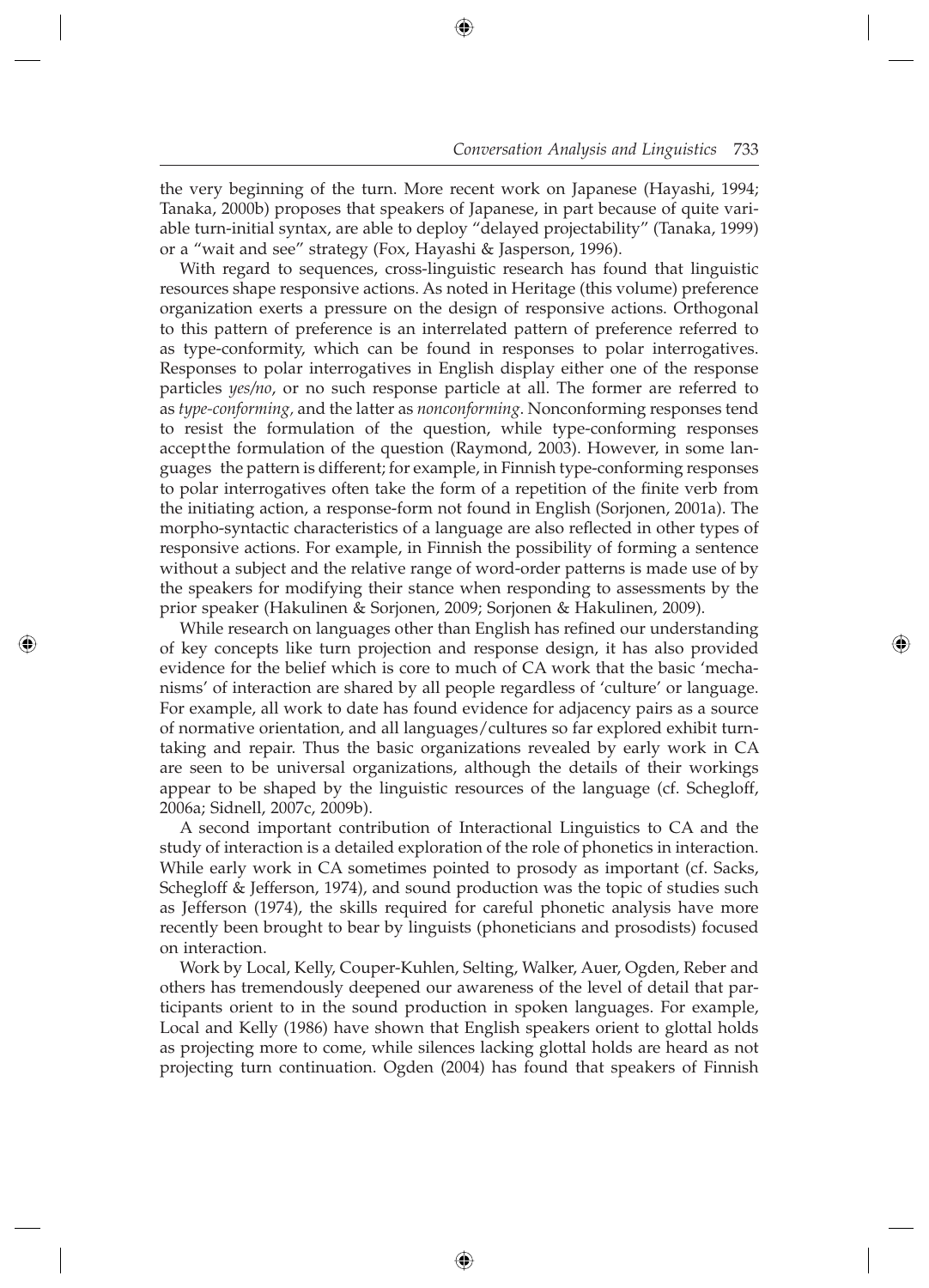orient to the presence/absence of creaky voice at places of possible turn completion. In related work, Local and Walker (2004, 2005b) explore the possibility that phonetic practices may serve to distinguish closely related interactional devices for constructing multi-unit turns (such as rush-throughs vs. abrupt joins). And Local and Walker (2005a) find that the phonetic practices through which the word *so* can be produced in English shape the interpretation of the interactional work of *so*—whether projecting more talk to come or doing turn trail-off.

 Just as CA has questioned traditional social categories, Interactional linguists, and discourse-functional syntacticians working with discourse data before them, have questioned the traditional grammatical categories inherited from our structuralist 'forefathers'. Practitioners of Interactional Linguistics have brought to the study of interaction an enriched understanding of the nature of grammatical categories. Recent work in Linguistics has questioned the traditional view that grammatical categories are static and pre-existent mental structures, suggesting instead that the grammatical categories are emergent; in line with Hopper (1987) and Schegloff (1996d) , interactional linguists explicitly began to explore grammatical patterning as a dynamic, temporal instance of "structuration" (Giddens, 1976), (cf. Hopper, 1987; Bybee & Hopper, 2001; Bybee, 2010), reminiscent in organization to the self-organizing, temporal emergence of structure in sand dunes and flight patterns in geese, as discussed in Camazine, et al. (2001: 8):

 . . . a process in which pattern at the global level of a system emerges solely from numerous interactions among the lower level components of the system. Moreover, the rules specifying interactions among the systems components are executed using only local information.

Thus the static existence of such categories as 'clause', 'phrase', 'sentence', 'noun phrase' has been replaced with an understanding of categories as emerging from repeated occasions of use. Current uses of linguistic items are shaped by past uses and 'renew' immediate alignments among forms and functions. A certain caution with traditional grammatical categories has thus been introduced through Interactional Linguistics.

 In an enlivened interplay between Interactional Linguistics and CA, CA provides a way to reframe our understanding of these categories as not just categories of form but also as categories of action. Although it is clear from recent work by scholars in IL that form matters, form matters because of the actions that different forms are used to accomplish. For example, declarative questions in both Finnish and English are used to seek confirmation of understandings already present in the interaction (Sorjonen, 2001a; Raymond, 2010), while polar interrogatives are more likely to be used when a stronger epistemic gradient exists between speaker and recipient. Different grammatical forms are used in English to accomplish offers arising in different interactional environments (Curl, 2006). Thus grammatical categories are seen not just as emergent and shifting but also as grounded fundamentally in action and interaction.

 In a somewhat similar vein, recent work with phonetic detail suggests the complexity of grounding phonetic/phonological categories in action (see Walker, this volume, and citations therein). IL phoneticians have raised important meth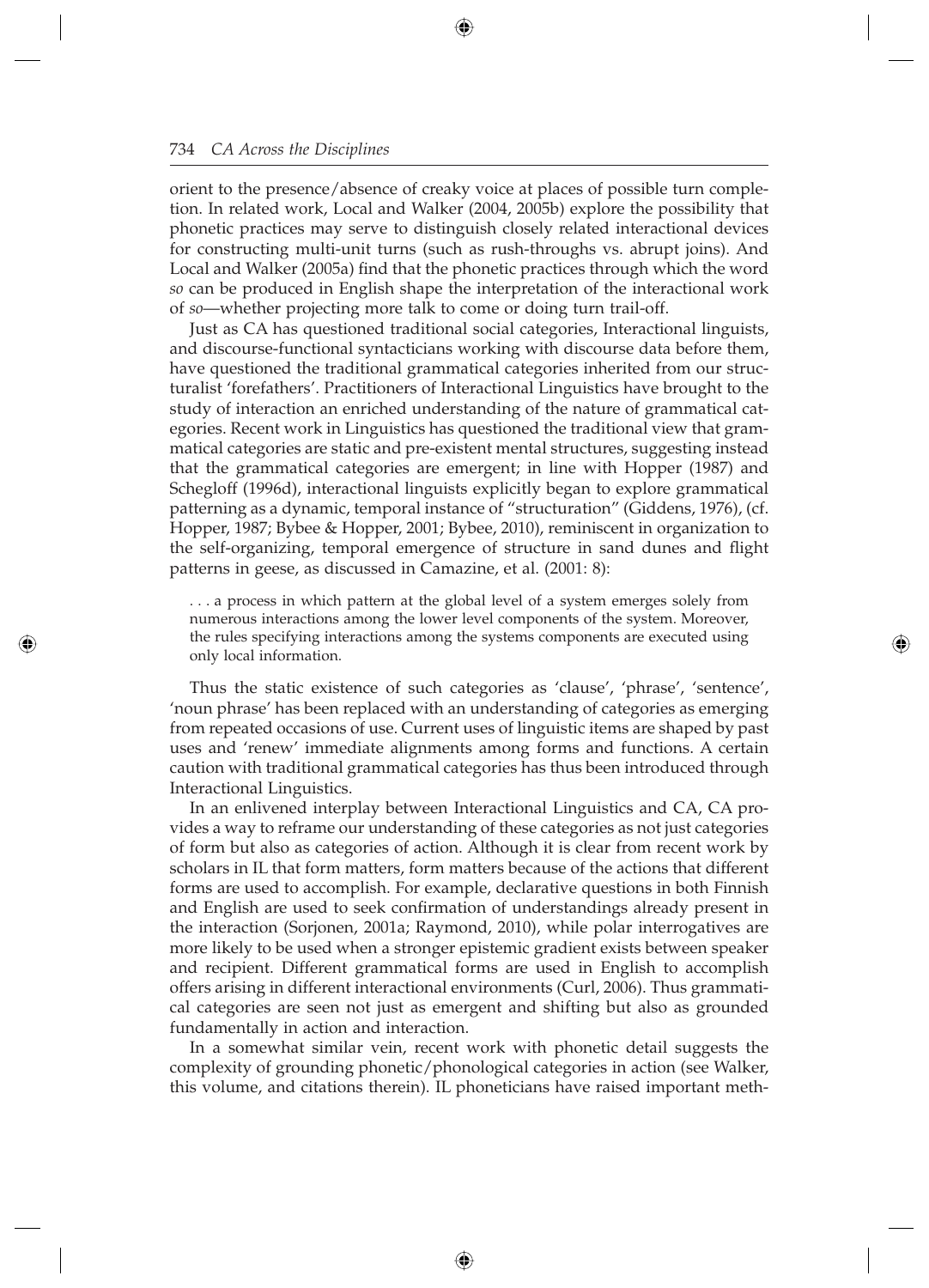odological questions regarding the nature of categories. Does the presence of an inbreath in what otherwise might be considered an abrupt join suggest a separate practice or just a slightly modified manifestation of the same practice? Interactional linguists bring to bear a heightened awareness of the complexity and gradience of the *etic*/*emic* distinction and have thus introduced important methodological questions on the notion of 'practice' into the study of talk-ininteraction.

 Another contribution from IL is the introduction of quantitative methods in an interactionally-grounded manner. For example, in a recent paper, Stivers, Enfield & Levinson (2010) compare the length of gaps after polar interrogatives in ten languages. Each author 'coded' a set of sequences initiated by polar interrogatives after first doing at least a superficial interactional analysis of the sequence (enough to determine if the response was preferred or dispreferred, or if gaze was present at the TRP, for example). The length of gap was calculated for each sequence in each language, and the distributions of lengths were compared across the ten languages (means for each language were also calculated and compared). This blending of interactional analysis with quantification provides access to research questions, especially those comparing a large set of languages, that would not otherwise have been possible.

#### **4 Cross - Fertilization between CA and IL**

 Although certain research projects clearly reveal the disciplinary concerns of the authors involved, some recent studies are so thoroughly situated in questions of both language and social action that the disciplinary home of the authors is much less transparent to the reader. Here we review just a few of these studies by IL scholars, and explore the ways in which disciplinary boundaries are erased, or at least muted, in them.

Couper-Kuhlen (2001) presents the finding that reason-for-the-call utterances are marked with high pitch onsets. Although there is a focus on pitch, a property that could be seen to be in the 'territory' of Linguistics, the study starts with a particular sequential environment and looks to see how those utterances are produced. The study thus starts with action-sequence and notices what could be thought of as a linguistic correlate. However, "high onset" is not a fixed category within Linguistics and has not been imported directly from prior non-interactional linguistic studies.

 Ford (2001) presents evidence that denials are normatively followed by accounts, and thus that the  $[denial + account]$  format constitutes a "cohesive discourse structure" (62). She also finds evidence that participants orient to a denial without an account as problematic, and thus makes use of the "deviant case" method of CA (Heritage, 1984b). While denials are seen to typically contain negative utterances, Ford shows that not all denials are grammatically negative. The study begins with an action type (denial) and finds that such actions, which are produced in opposition to something said by a prior, are regularly produced in a particular format. Further, the "regularity" of the format is not achieved probabilistically or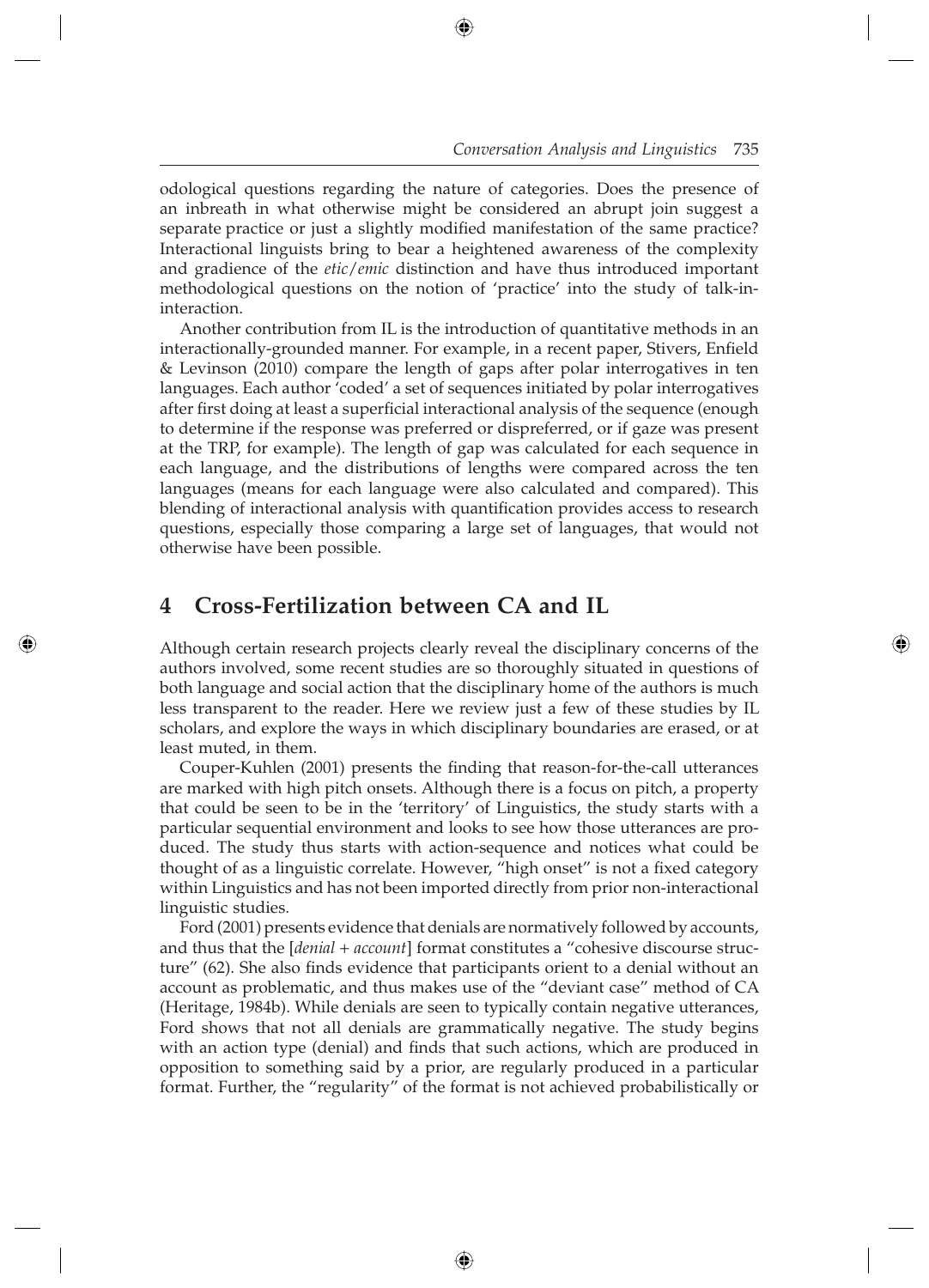statistically, but rather normatively, and participants orient to deviation from the format. While the study observes the use of grammatical negation in many denials, Ford finds that grammatical category does not motivate the study or constrain its methods.

 Curl (2006) and Curl and Drew (2008) explore the grammatical forms through which offers and requests, respectively, are accomplished. Curl (2006) finds that offers in English are generally accomplished with three syntactic formats, each specific to a particular sequential environment. Curl and Drew (2008) report on two syntactic formats for requests, and the particular interactional work that each does. Once again the studies begin with action types, in particular sequential environments, and examine the syntactic formats used to perform those action types. Although there is a focus on syntax, the syntactic formats examined do not match *a priori* grammatical categories in Linguistics.

Thompson and Couper-Kuhlen (2005) offer another approach in grounding the linguistic category 'clause' in its primordial interactional home. They argue that the clause is a locus of interaction, in the sense that it is one of the most frequent grammatical formats to which interactants orient in projecting what actions are being done by others' utterances and in acting on these projections. Yet the way in which the clause affords grammatical projectability depends on the nature of the clausal grammatical formats which are available as resources in a given language. They conclude that the evidence suggests that clauses are interactionally warranted, if variably built, formats for social action.

 The issue of *reported speech* has attracted a great deal of attention from linguists. Two studies which arrive at complementary conclusions from linguistic and CA perspectives are, respectively, Günthner (1999) and Sidnell (2006).

Svennevig (2008) explores various practices for responding to other-initiations of repair in Norwegian, finding evidence that there is a *preference hierarchy* of response-types. Recipients of such initiations preferentially treat the problem as resulting from hearing. It is only when a repair addressed to a hearing problem does not solve the problem that the recipient of a repair initiation treats the trouble as having resulted from a problem of understanding.

#### **5 Challenges Facing IL**

 It should be clear from the discussion above that linguistic categories pose a range of challenges for all scholars of talk-in-interaction. In general, research on linguistic form and interactional function has struggled with how to approach linguistic form. Which linguistic categories are appropriate for analysis? What role does the linguistic category play in the analysis? Should the analyst find evidence for participant orientation to a linguistic form/category? If so, how? These and related questions have proven challenging for scholars of talk who want to ground their analyses in the orientations of the participants.

 It is of course common practice in CA to start with a noticing about some bit of talk rather than with an abstract question about the function of a particular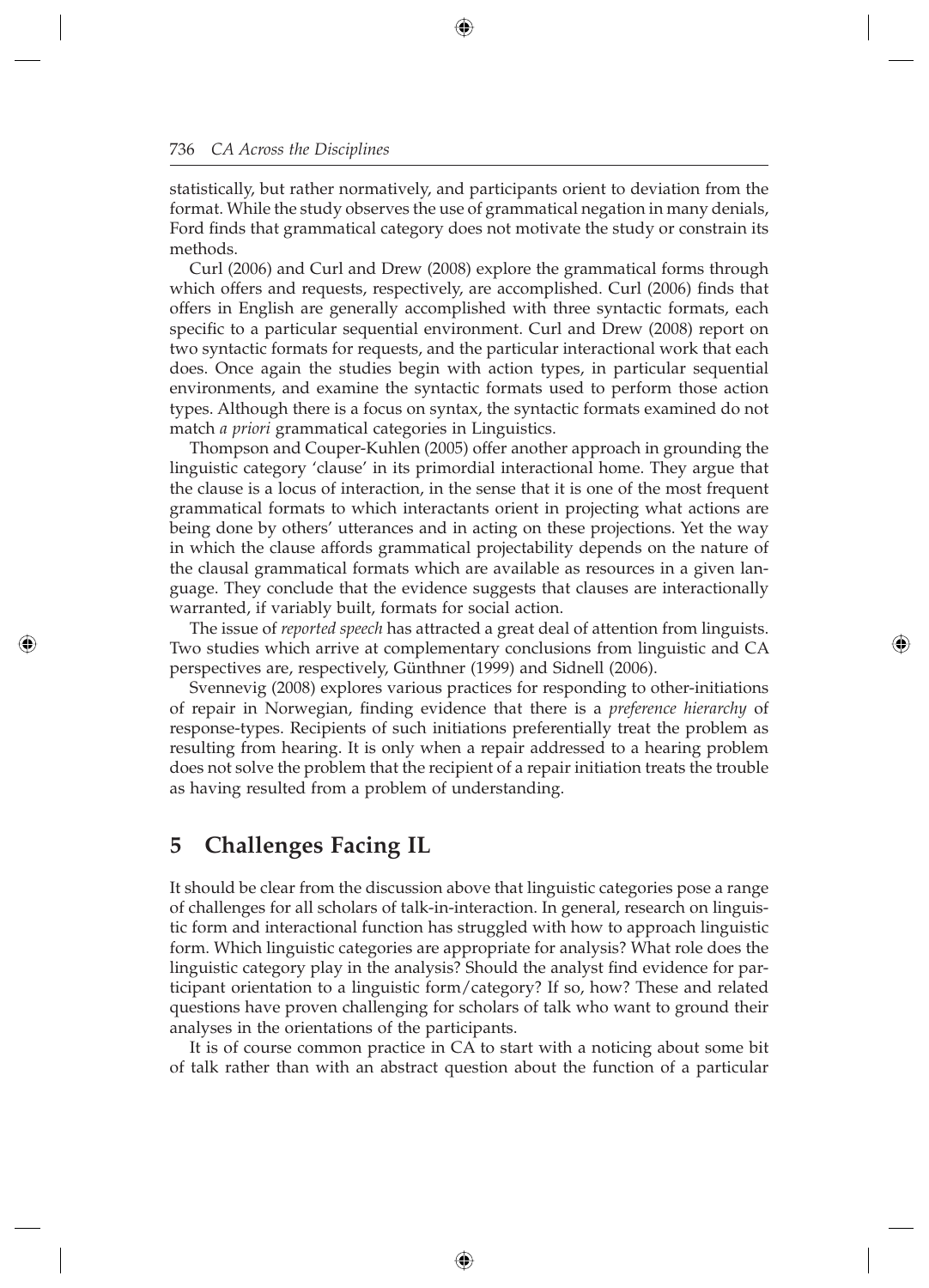grammatical category (see Sidnell, this volume). In contrast, the practice in discourse-oriented Linguistics has been generally to start with a grammatical form and ask what function it performs in discourse. Now, are both methods useful for different kinds of projects? Do they yield different kinds of linguistic categories? Are they equally attentive to action? Are other approaches fruitful?

 A review of a range of studies in CA reveals that there is no single answer to these questions. Some studies start with action and locate the linguistic forms which serve as vehicles for that action, while other studies start with linguistic form to determine the action achieved with that form. Still other studies appear to work back and forth between the form and the action-function. All of these approaches can yield important insights into talk-in-interaction.

For example, Heritage's work on *oh* starts with a form—the word or particle *oh* in English — but each published installment of the research on this form describes its use in a particular sequential environment (Heritage, 1984a, 1998, 2002d): responses to assessments, responses to inquiry, responses to informing, after other - initiated self - repair, and so on. Although a single function or meaning of *oh* is proposed for all of the environments ('change of state'), the reasoning goes from particular sequential environments to general, abstracted function rather than the reverse (the research on *oh* is discussed by Sidnell, this volume).

 However, some CA work has started with a grammatical format, and this approach, too, appears to yield important results. For example, Raymond's work on type - conforming and nonconforming responses explores responses to polar interrogatives in English in all manner of sequence types (Raymond 2003). *Polar interrogatives* (also known as *yes-no interrogatives*) are a grammatical construction in English, marked by striking syntactic patterns (obligatory use of auxiliary, 'subject-aux inversion', etc.). Their form is thus much more complex than the particle  $oh$ , and, furthermore, it is a traditional category of Linguistics. Although it is well known that polar interrogatives implement first-pair parts, and are used for many different kinds of actions, Raymond's work finds the relevancies mobilized by the construction itself to be crucial in shaping responses. A similar approach is taken with regard to *declarative questions* in Raymond (2010). Thus Raymond's work suggests that at least in some instances the analysis can start with a grammatical form—even something as complex as a grammatical construction, and one recognized by traditional Linguistics — not situated in a particular action environment.

Lerner's work on *increment elicitors* (Lerner, 2004d) suggests another possible approach, which starts with a noticing about a set of forms which are not themselves a single grammatical category but which can all be used to serve a similar interactional function. Increment elicitors are single words which do not generally stand alone (that is, TCUs constructed from one of these items tend to have the use described by Lerner here) and which are used by the recipient of an utterance to initiate repair and to elicit further talk from the original speaker. Many of these items could be identified as 'prepositions' (*about*, *to*), but others are 'conjunctions' (*and, but* ). Increment elicitor is thus an emergent category, grounded in grammatical form but moving beyond a single category, whose existence as a category can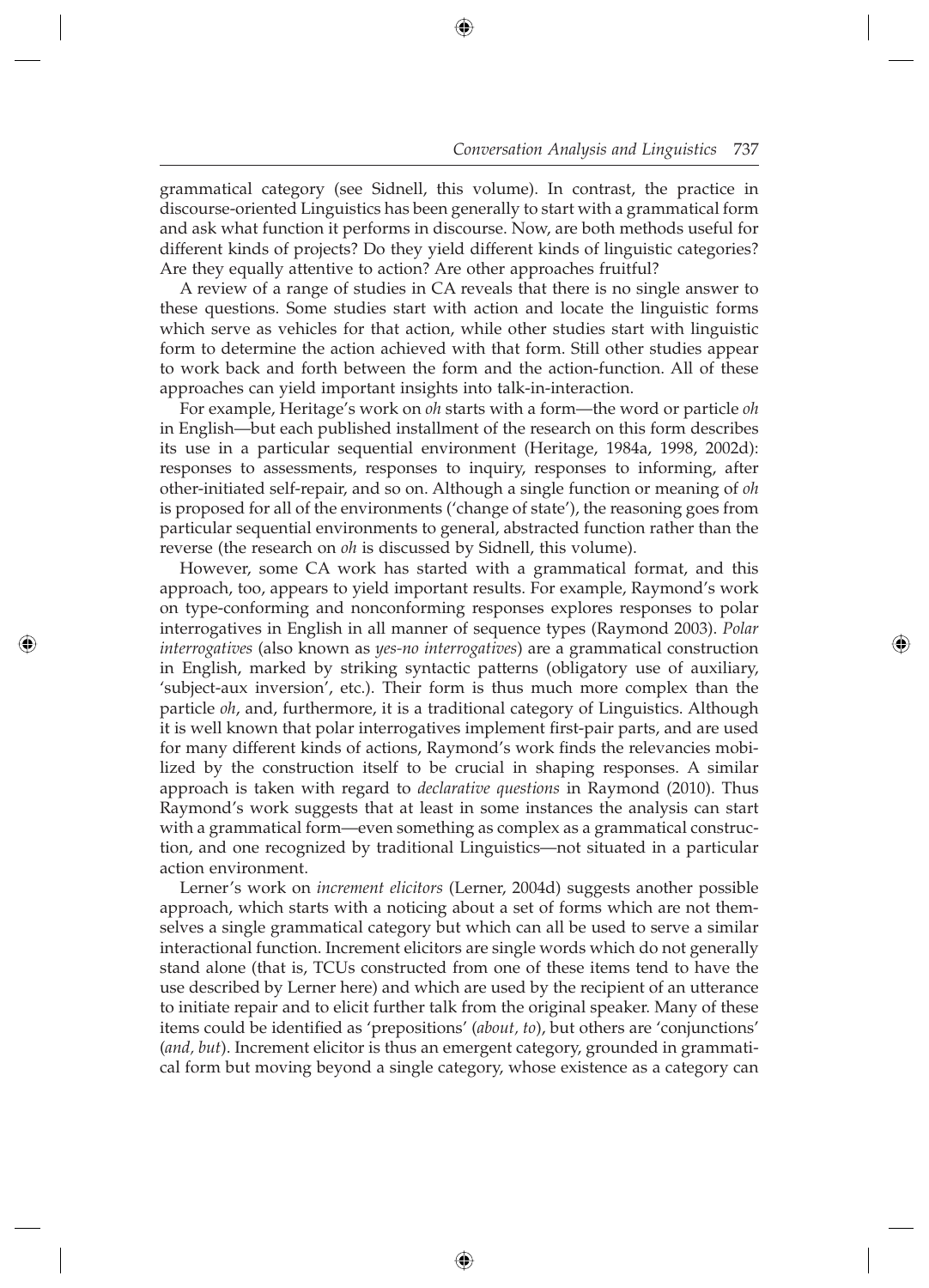only be found in the interactional work that these forms can accomplish. The category and the function thus bring one another into being.

Of course another approach begins with interactional function and looks to see what kinds of grammatical forms are drawn on for those functions. Curl (2006) takes this approach to offers and their syntactic forms in different sequential environments, as do Curl and Drew (2008) with requests. This type of analysis is perhaps the least controversial in that the analysis begins with an agreed - upon action environment and seeks to find grammatical 'vehicles' for those actions. The grammatical categories that emerge from this kind of analysis again may not resemble any *a priori* linguistic categories (e.g. offers with *would you like* ). Similarly, Drew and Holt (1998) and Heinemann and Traverso (2009) examine the forms used in lodging complaints in interaction.

 It thus appears that multiple approaches to the relationship of grammatical category and interactional function have to date proven fruitful in work on interaction. There is no single answer to the questions raised above with regard to linguistic categories; what we see in fact is that all of the studies described above provide extensive evidence and argumentation concerning participants ' orientation to the form/category as doing the work it is claimed to do.

Future scholars working in the field of IL will inevitably face conceptual and methodological challenges of the sort outlined above. But they also stand to gain immense rewards by exploring large areas of virtually uncharted terrain in the field of language and interaction. Four of these areas can be singled out for special mention—ones which, based on current research, hold the promise of rich linguistic findings.

Conversation analysts have recently begun to look beyond the well-known organizational systems governing turn - taking, repair, and sequence structure to considering how participants stake out and negotiate domains of knowledge and experience in the conduct of conversation (Heritage & Raymond, 2005; Raymond & Heritage, 2006 ; Heritage, 2011c ). What is emerging from this growing body of research is that linguistic form (e.g. presence or absence of a modal verb, affirmative vs. negative polarity, interrogative vs. declarative syntax, use of a tag, choice of response particle, presence of repetition, etc.) in specified sequential positions is crucial in participants' staking out a stronger vs. weaker *epistemic* stance and in negotiating rights to knowledge (Raymond, 2003; Stivers, 2005a; Heritage & Raymond, 2012 ). One of the future challenges for interactional linguists will be to work out how linguistic form also contributes to staking out *affective* stance and negotiating rights to experience.

 Related to domains of knowledge and affectivity is the increasingly pressing question of action formation. How do participants design and produce TCUs to be recognizable as actions of a particular type? In the past, CA has tended to stress *position*: an action is recognizable by virtue of its sequential location (see, for example, Schegloff, 1984b). The way a TCU is treated in the next turn establishes what participants take that action to be. But increasingly, attention is shifting to *composition*: which lexical, morpho-syntactic, phonetic, prosodic and embodied features are present in a turn and how they 'laminate' onto epistemic status in a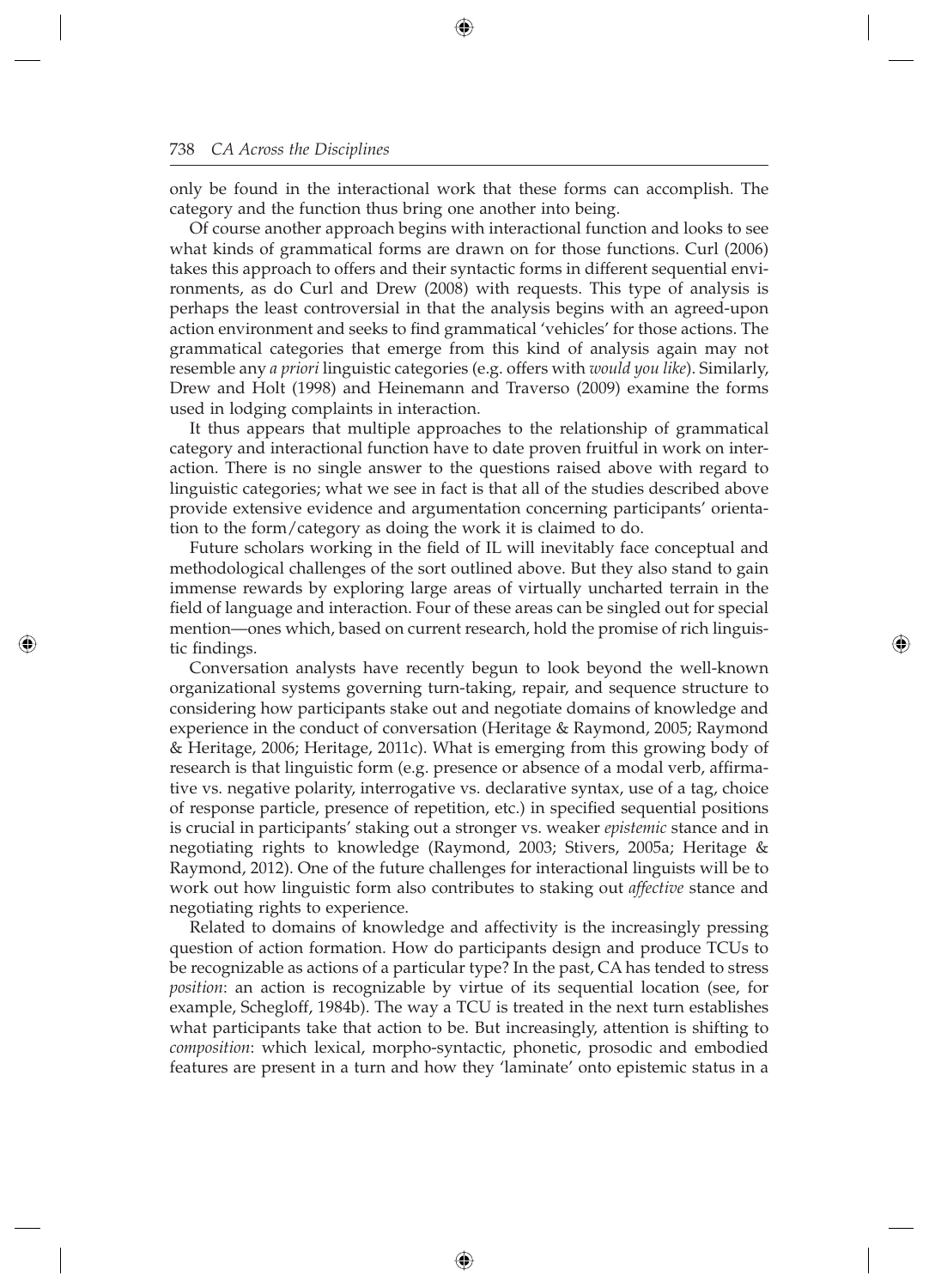given sequential location in order to constitute a recognizable action type (Heritage, 2012b). Clearly there is major work to be done here and linguists are admirably well suited to do it.

Moving from action to inter-action, a third big growth area for IL involves what Schegloff (1996d) has called *positionally sensitive grammars* . The idea is that for any one specifiable sequential position, there is a restricted set of forms that can be used to carry out the relevant action in that slot. Together these forms constitute a context-dependent 'grammar' for that position. There is no guarantee, however, that the same form will have the same meaning potential in different sequential locations. Positionally sensitive grammar entails the understanding that speakers choose particular forms by reference to where they are located sequentially in conversational structure. As Fox, et al. (frth.) show, the notion of positionally sensitive grammar can be profitably applied to the age-old linguistic problem of *ellipsis*: minimal forms are not 'elliptical' versions of fuller forms, but both are context-sensitive alternatives, each with its own interactional task in specifiable sequences and positions. Positionally sensitive grammar is thus a powerful notion and one that will repay application to other cases of apparent 'free' alternation.

Future scholars will find many things to discover in these and other areas of intersection between language and interaction. Yet if they work with videotaped data of face-to-face interaction, they will also inevitably find themselves confronted with the need to situate language vis-à-vis other semiotic systems in interaction. The more attention is paid to embodied and visible dimensions of interaction, the more evident it becomes that interaction is by no means dependent on language. In fact, as Levinson (2006b) stresses, interaction can occur wholly independently of language.

 Thus, over and above methodological and substantive questions in future work, it will fall on all researchers in talk-in-interaction to situate language in the semiotically rich framework of interaction in such a way that it is not unduly prioritized, but is at the same time acknowledged to be, where present, a complex and immensely rich resource for the conduct of conversation that cannot, indeed must not, be overlooked.

## **6 Conclusions**

 Although CA and Linguistics have come to the study of language from quite distinct directions — CA having arisen from an ethnomethodological interest in how humans construct social order and Linguistics having begun life as a discipline that concerns itself with regularities in the patterning of linguistic form the last three decades have seen a growing interest on the part of linguists in the details of talk as interaction, and a corresponding increase in the interest on the part of CA practitioners in the ways that linguistic resources shape interactional practices. This increasing cross - fertilization has led to a striking body of literature with shared assumptions, and common goals, as all of the practitioners